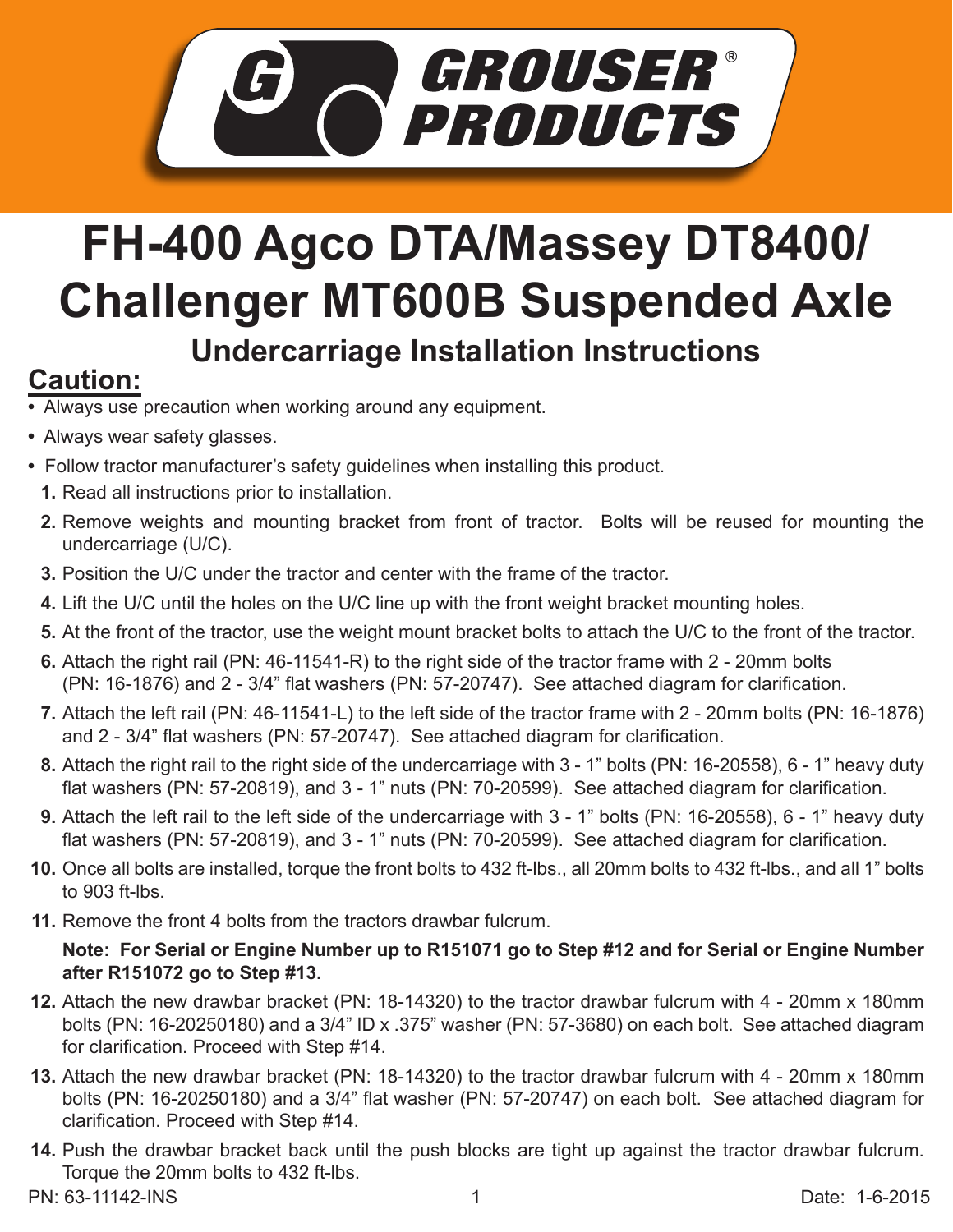- **15.** Install 2 1" x 3" bolts (PN: 16-20562) and 2 1" nuts (PN: 70-20599) on the front end of the push pole (PN: 17-14315). See attached diagram for clarification.
- **16.** Insert the front ear bracket (PN: 18-14325) into the push pole.
- **17.** Position the push pole under the tractor. See the attached diagram for the correct orientation.
- **18.** Attach the rear of the push pole to the drawbar bracket with a 1" pin (PN: 43-3472), 1" flat washer (PN: 57-20749), and a pin clip (PN: 43-7767).
- **19.** Attach the front of the push pole to the undercarriage with a 1" pin (PN: 43-3472) and a pin clip (PN: 43-7767).
- Unscrew the two 1" x 3" bolts at the front of the push pole until they are tight against the plate on the front **20.** ear bracket.Torque the 1" bolts to 90-95 ft-lbs.
- **21.** Tighten the nuts up tight against the push pole. Use the nuts to lock the bolts in place.
- **22.** After first 8 hours of use, re-torque all bolts.
- 23. Check all fasteners regularly to ensure proper operation of equipment.